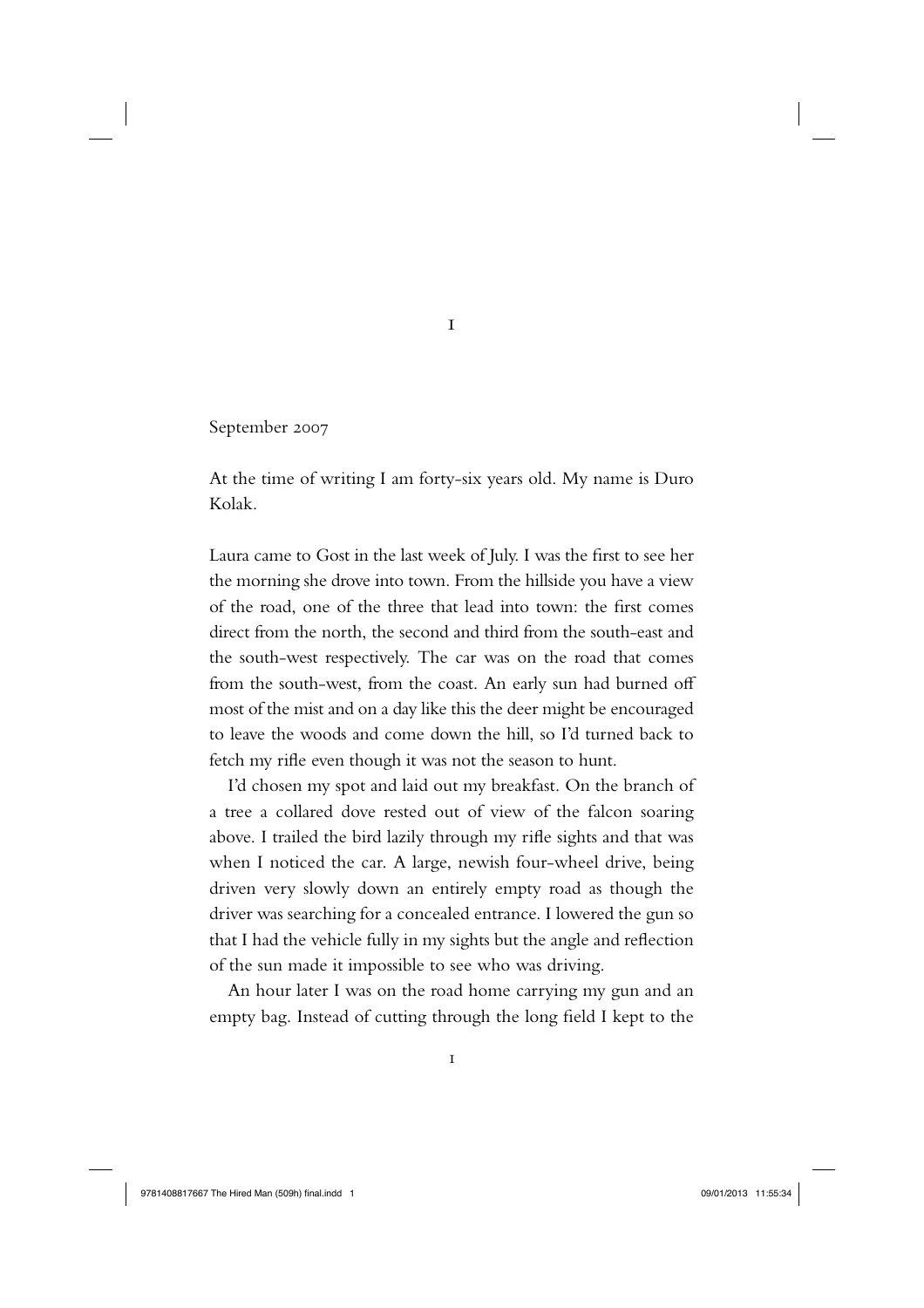road until I reached the blue house. A row of trees grew on the verge in front; over the years I'd watched three of them reach and exceed the height of the roof, the fourth had died some years back. Nobody to cut it down and so it remained standing next to its living companions, branches like bleached bones. The overhang of the roof cast a deep shadow on the walls of the house, stains flowed from the windowsills down the whitewash, buddleia sprouted from a high gutter: a slow slip into decay. Nobody had a reason to go there, not even children for whom there was no shortage of empty houses to play in and anyway this one was too far away, beyond the boundaries of the town.

The door of the house rested upon its hinges, the shutters were pushed back and one of the windows (glass darkened with dirt and crossed with silvery strands) stood open. Parked up with two wheels on the grass was the car I'd seen earlier in the morning. From inside: voices. One, a girl's: young, high, hesitant. The other was older. They spoke in English (from what I understood, it had been a long time since I'd heard English), they were talking about something they'd lost. I was listening to a mother and daughter. The daughter said she'd go and look in the car.

I slipped out of sight around the side of the building where the old ladder hung. I waited, leaning against the wall, and listened to her footsteps, the heft of the car door. Only then did I realise I wasn't alone: a boy of sixteen or seventeen was standing at the other corner of the building. He wore a checked shirt, jeans, black-and-white baseball shoes and stood with his eyes closed and his face tilted up to the sun. He had his hands cupped over his ears as he listened to music through his headphones, lost to the sound and unaware of me. I retreated softly to the road.

At home I considered all the possible meanings of what I'd seen while I did my exercises: twenty-five pull-ups from the bar over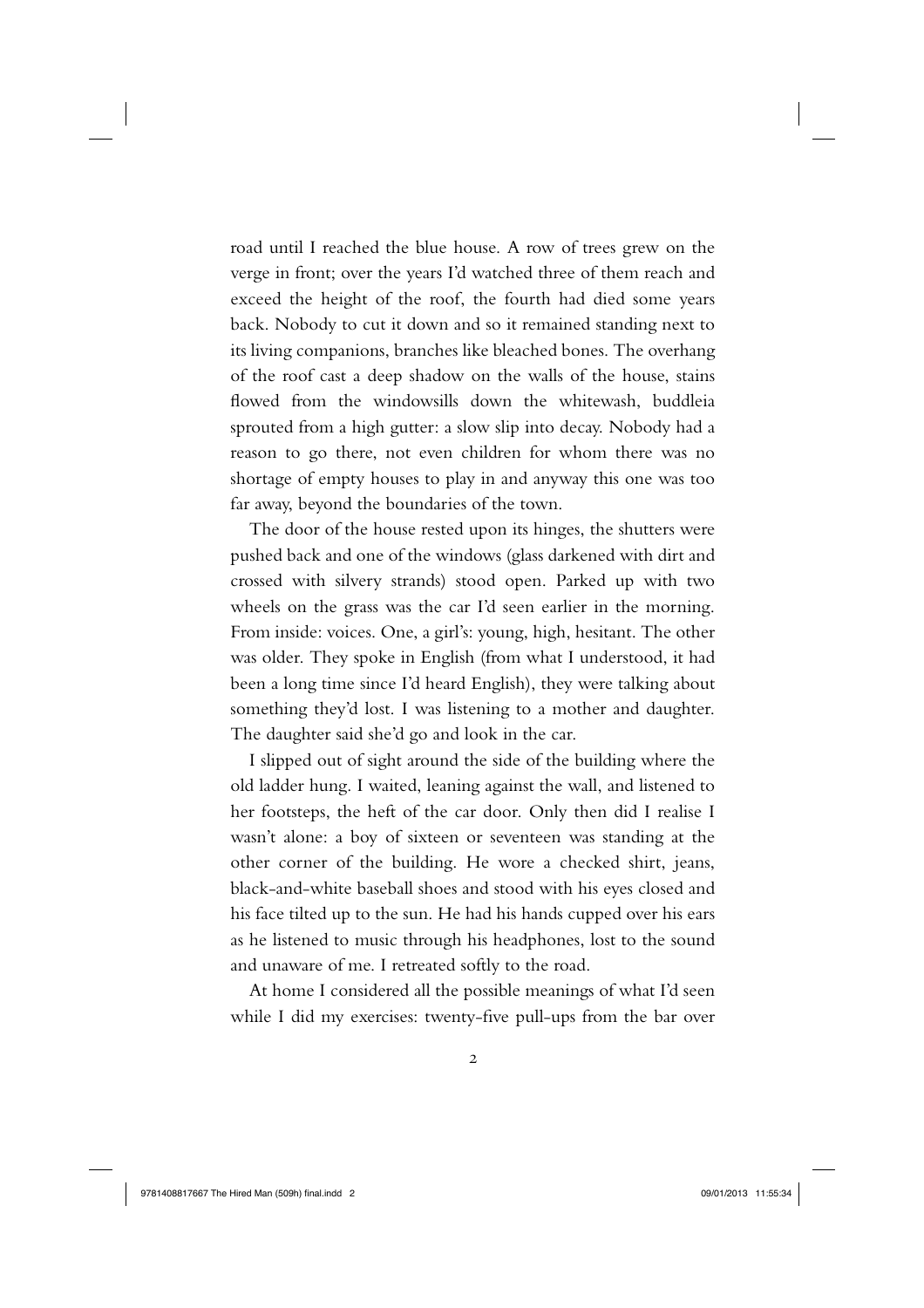the door. Twenty-five squats. Twenty-five crunches. I did pressups until the muscles in my arms burned. Afterwards I started brewing some coffee. I'd only taken a single cup before I left the house, but then I changed my mind and set the pot back on the stove. I decided to go into town and have coffee at the Zodijak instead.

Outside the Zodijak the chairs and tables were already out. I nodded at a couple of the guys – one of them worked in the garage next door. Fabjan had hired a new girl for the summer, who smiled at all the customers, which here is as disconcerting as if she walked through the streets singing. She told me Fabjan was on his way in. I ordered a coffee. Someone else called for a Karlovačko. We sat in silence and watched people passing in the street.

It was close to nine by the time Fabjan showed up. Fabjan drives a custom-sprayed BMW, meaning nobody else has one in the same colour and so he doesn't need to bother to lock it. He was wearing a new suede jacket, something like the colour of butter, and freshly laundered jeans, faded and tight around the balls. Fabjan's put on a few kilos over the years and the waistband of his jeans cut into his gut. He wore a year-round tan and the beginning of jowls.

Fabjan joined me. He didn't have much choice; I'd taken his table, which is something I do to annoy him: a small pleasure in a quiet town. He put his car keys and Marlboro Lights on the table, called for a Karlovačko and rummaged in his pocket. Lately he'd been complaining of a toothache, but he hates dentists and so took two pills with his first gulp of beer. Fabjan's gums are receding at the same rate as his hair, one of his front teeth is broken. I knew how he'd broken it and when; in all that time he'd never had it fixed. A gold glint in the back of his mouth provided the sole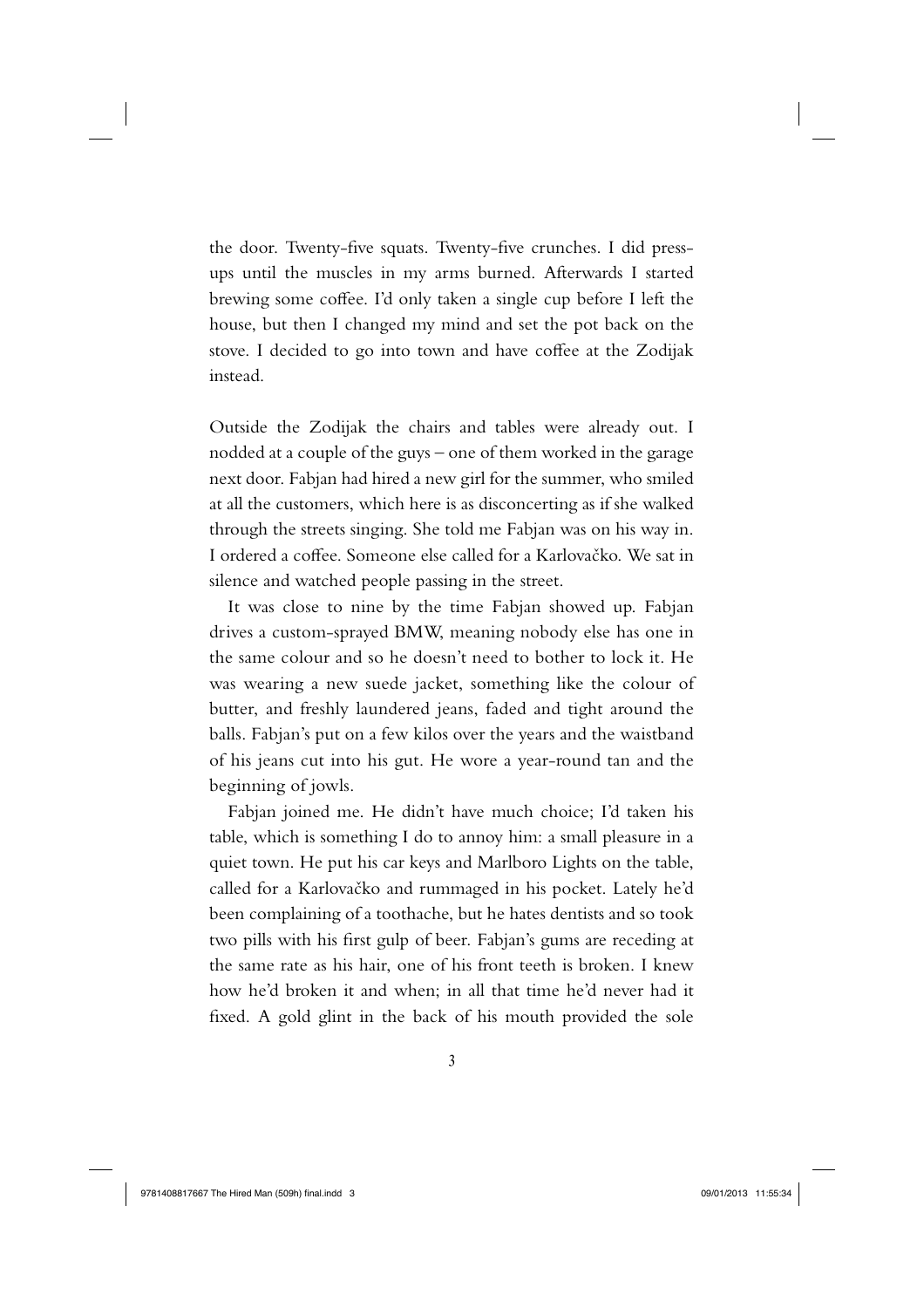evidence of dental work. I wondered if Fabjan was sleeping with the new girl.

'What's up?' I said.

Fabjan shrugged and sipped his beer.

We sat. I finished my coffee and called for another. The postman arrived, climbed off his bike and leant it against the railing at the front of the café. '*Dobar dan*,' he said.

We nodded. I said hello. My father used to work at the post office and I knew a few of this man's colleagues, even if he himself had only arrived ten years ago or less by which time my father was dead. The girl came from inside to take the mail and smiled at him. The postman cycled away. Minutes passed, but I am a patient man. I ordered a third coffee. Eventually someone spoke and it was what I'd come for.

'New people in the old Pavić house.' It was the guy sitting with the one who worked in the garage. He was jug-eared and fat.

Fabjan grunted, cleared his throat and sucked his teeth. Nobody spoke.

After a minute or two the same man spoke again. 'English. English.' And because he knew he had our attention, he continued, 'Not visitors. They've bought it.'

The man worked in the municipal offices. I'd dealt with him a few times when I went in to pick up building permissions. Fabjan stared ahead of him into the street and cracked his knuckles as if the news was of no interest to him. He called for the girl to bring over the post and made a show of being busy. I waited to see if the man had any more to add and, when I decided he didn't, I paid my bill and left for home.

Next morning I woke before sunrise. I worked through my exercises and since it was still early I drank a coffee and waited. At eight thirty I went out. I let the dogs out of the pen so they could come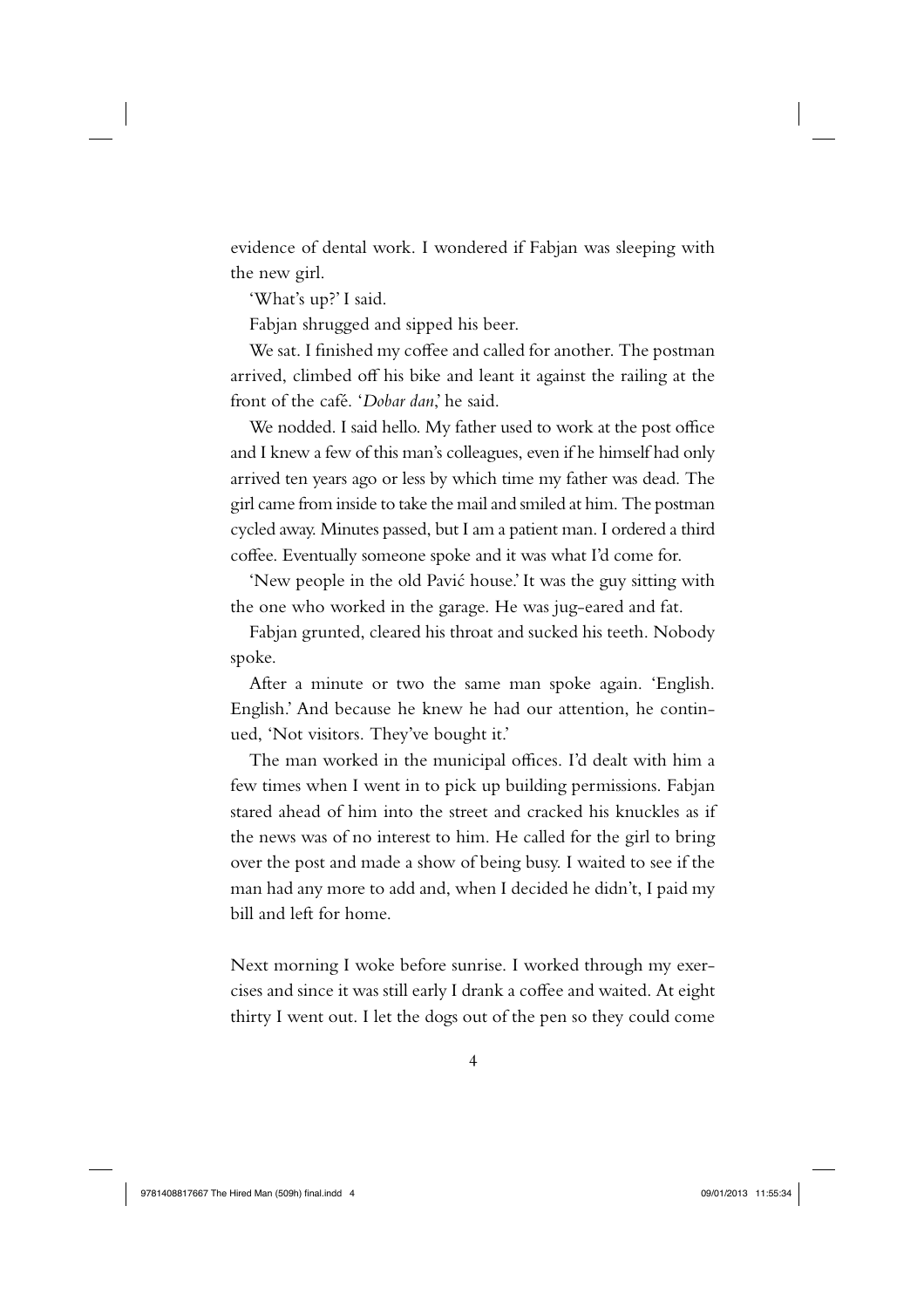with me. They ran ahead, noses to the ground. We walked in the direction of the blue house.

In the road stood a woman. She wore a denim skirt and espadrilles, her face was hidden by her hair which fell loose either side. She was bent double, inspecting something at the side of the road. I whistled for the dogs to return to me and at the sound she straightened and raised one hand to shield her eyes from the sun. She looked directly at me and gave me so welcoming a smile that for a moment I thought she'd mistaken me for somebody else. I saw that she'd been looking into the depths of a drain. 'Hello,' she said.

I replied.

She pushed her hair back and dropped her hand. The dogs ran forward. I whistled, but she said, 'It's OK,' and held out her hand to let them smell her and when they were satisfied she patted each dog on the head and fondled its muzzle. 'They're lovely,' she said. 'What are their names?'

'Kos. Zeka.'

She repeated the words as she petted the dogs. 'Which is which?' 'Zeka.' I pointed. 'He is younger. She is Kos.' I indicated the bitch on whose head the woman's hand rested.

'Zeka,' she repeated. 'Does it mean anything?' She was older than she appeared from a distance. Attractive.

'It means rabbit.'

'And Kos?'

'Blackbird.'

The woman laughed. Because I didn't know what was so funny I looked away from her and towards the open drain. Her eyes followed mine and she laughed again (she had a sense of humour, this one) and shrugged. 'I'm looking for the water mains.'

'This is a drain,' I told her. 'For rainwater.'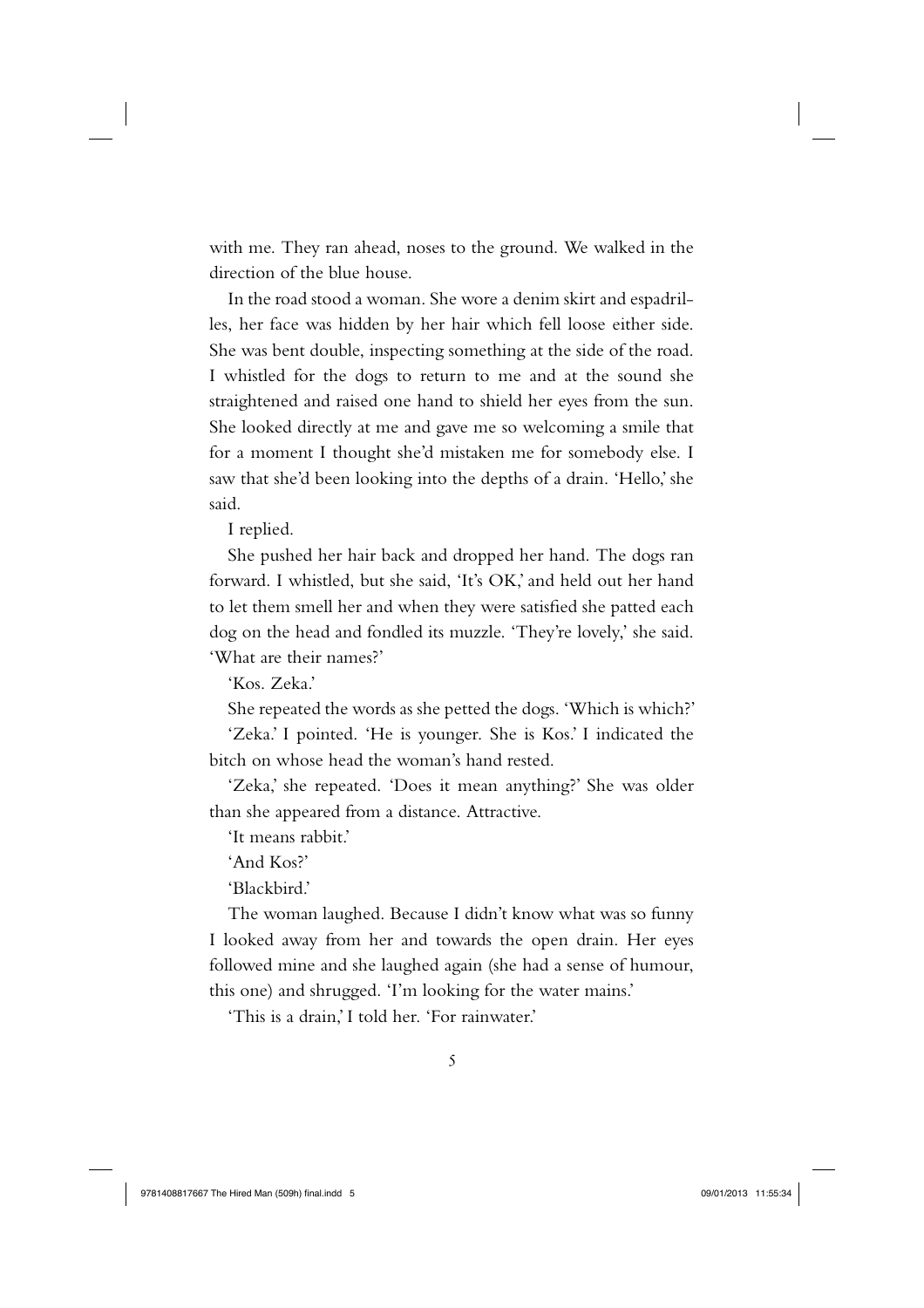'Yes. I mean I realise that now. I thought it might be a manhole. In England you often find the stopcock under the pavement in front of the house.' I should mention that she'd greeted me in English and now we spoke in English. My English is imperfect, it had been a long time. I wondered what kind of assurance she possessed to speak to a stranger in a foreign land in her own tongue and expect to be understood. Clearly she enjoyed the luck of the innocent.

'Here,' I said. I walked to the back of the blue house. We reached the well and I pointed. She looked at it and then at me, she frowned.

'No mains water?'

I shook my head. 'We are a little far from town here.' I showed her how the pump worked and it did, still, after so long. I levered it a good few times.

'You mean I'm going to have to do that every day?'

I pointed to the roof of the house. 'There's a tank. And soon you will get an electric pump fitted. After that – easy.' I walked to the back door and was about to step inside when I remembered myself. 'OK?' The woman nodded. I told Kos and Zeka to wait. Inside I went to the kitchen sink and turned on the tap. 'See?' I held my fingers under the water, which was clear and good. The woman did the same and seemed excited by the water. She shook the drops from her hand and stuck it out at me.

'Laura.'

'Duro,' I said and took her hand. Slim fingers. A wedding band.

'I can't thank you enough. We had to use the water in the rain barrel yesterday and this morning. Thank goodness you were passing by at just the right time. You must have thought me very silly. Would you like a cup of coffee? I'm about to make some. You can tell me about the place.'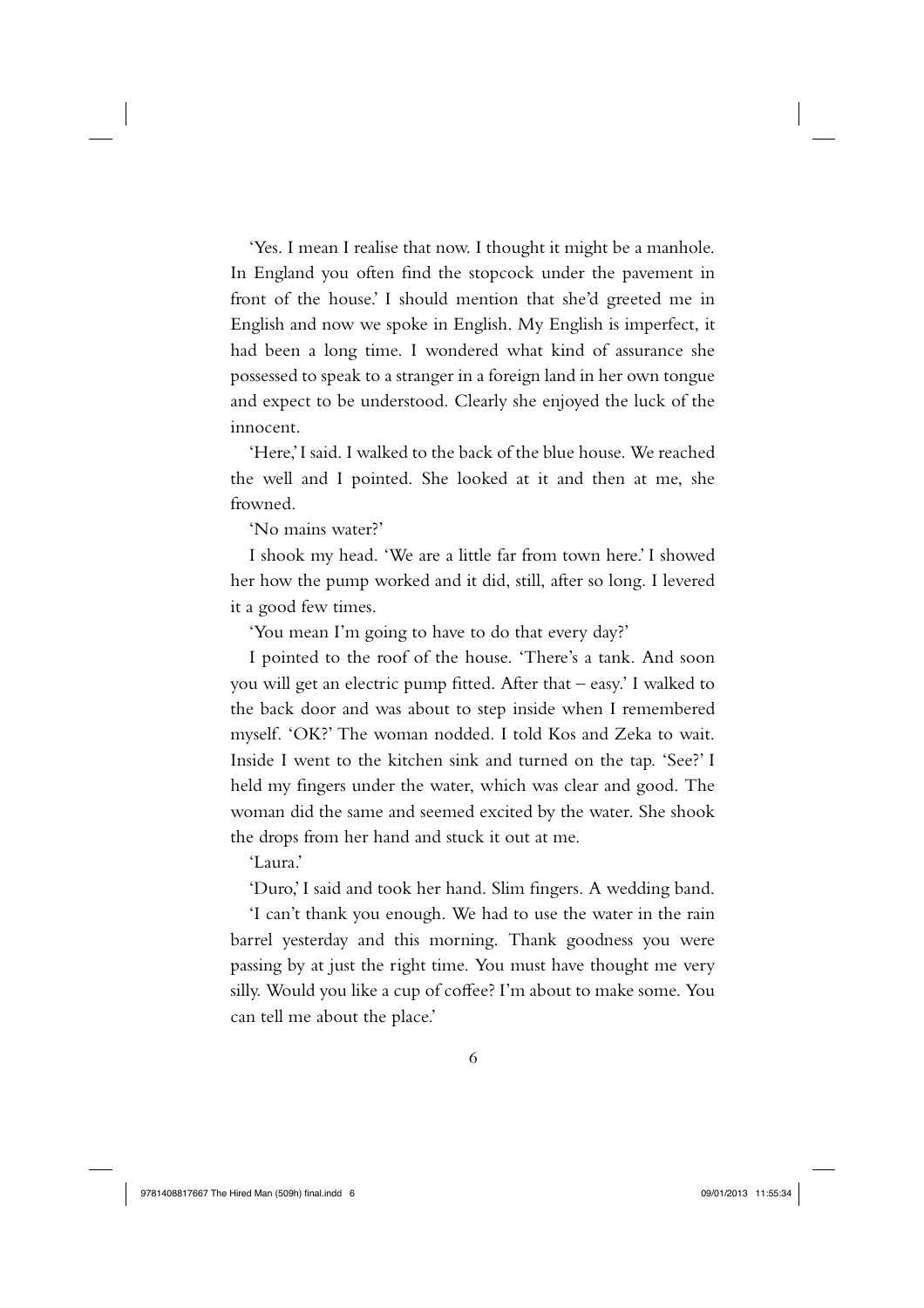'What place?'

Laura laughed. She said, 'Here of course. I mean Gost, the town, the area.'

'Gost?'

'Yes.'

'There's nothing to tell.'

She put her hands on her hips and tilted her head on one side. Still smiling she said, 'You've lived here all your life?'

'Yes.' Almost.

'So you take it all for granted.' She went to the window where the breeze had blown the shutter closed and pushed it open. 'Well this is one of the most beautiful places I've ever been. You don't notice it any more, but you don't know how lucky you are.'

I crossed the room to the window, leaned past her and fixed the shutter to the latch on the outside wall. A row of flycatchers balanced on a high wire. The field that had lain fallow for some time was full of long grass and purple aster as well as some kind of yellow flower, fleabane, I think it's called. My father was generally good at the names of plants and flowers. Fleabane is a weed and grows just about everywhere, especially rubbish dumps and at the side of the road. It meant the soil in the field was probably not so good.

Laura started making coffee and I looked about the room. I'd been mistaken in thinking nobody had been here: the whole place had been swept out, the walls had a new coat of paint. I wondered when the work had been done. I'd always kept an eye on the house, I don't mean doing repairs, for as the house didn't belong to me that was not my place, but rather I'd kept watch over its decline. The changes come slowly, like watching a woman age: another line, the spread of crow's feet, age spots rising slowly to the surface. One day the face you knew is ravaged.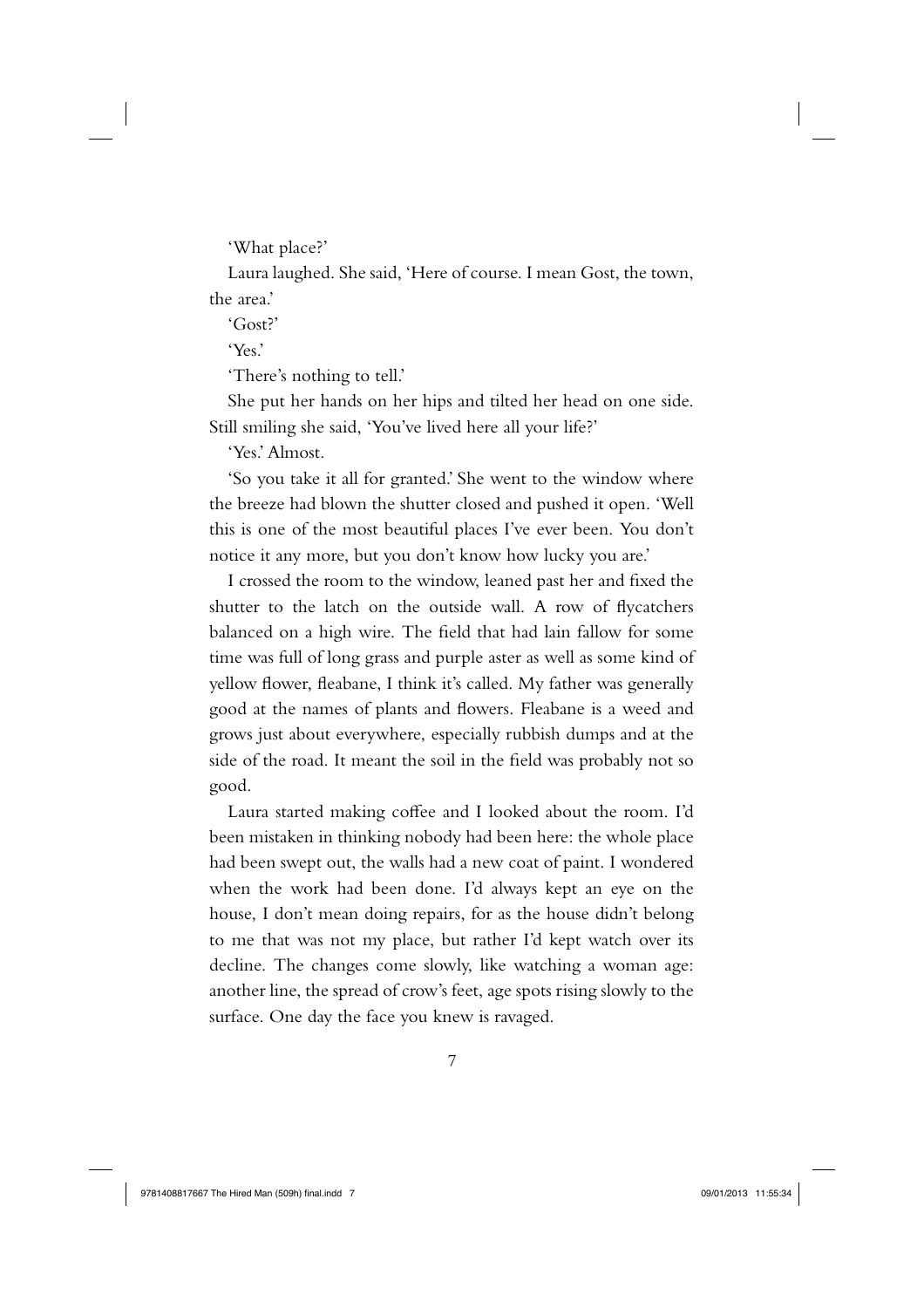A stain in the top corner of the room spoke of a leak in the roof. Some of the plaster had broken away and a patch of lath showed. By the door, a box of junk ready to be taken out: some crockery, an old plate rack, empty bottles. The grate in the hearth carried the cinders of a long-ago fire, hardened and splashed with bird droppings from the chimney. Though the walls had been done, the blue paintwork of the windows was crazed and flaking. The tendril of a vine crept over the boundary of the frame. I brushed the surface of the table in front of me with fingertips feeling for the grooves of the grain, the dip and incline of the warp. Laura came with the coffee and cups. A young girl appeared at the back door. 'There's a pair of dogs out there.'

'They belong to Duro here,' said Laura. 'Come and say hello. Duro, this is my daughter, Grace.'

'Hello, Grace.'

The girl's eyes ranged over me and saw nothing of interest. 'Hi,' she said.

'Come and join us.'

'No thanks.'

'Duro helped me with the water.'

'Awesome. Does that mean I can have a bath?'

'You'll need to wait for it to heat up. What are you doing?'

'I want to go for a walk. Are those OK? They look kind of wild.'

I told her they were good dogs. Grace was fifteen, plump and plain; a dusting of pale hairs across her upper lip made it look as though she had a permanent milk moustache. She wasn't nervous of the dogs, just attracting and deflecting interest the way teenage girls somehow learn to do.

The daughter gone, Laura poured the coffee.

'You have a leak,' I said.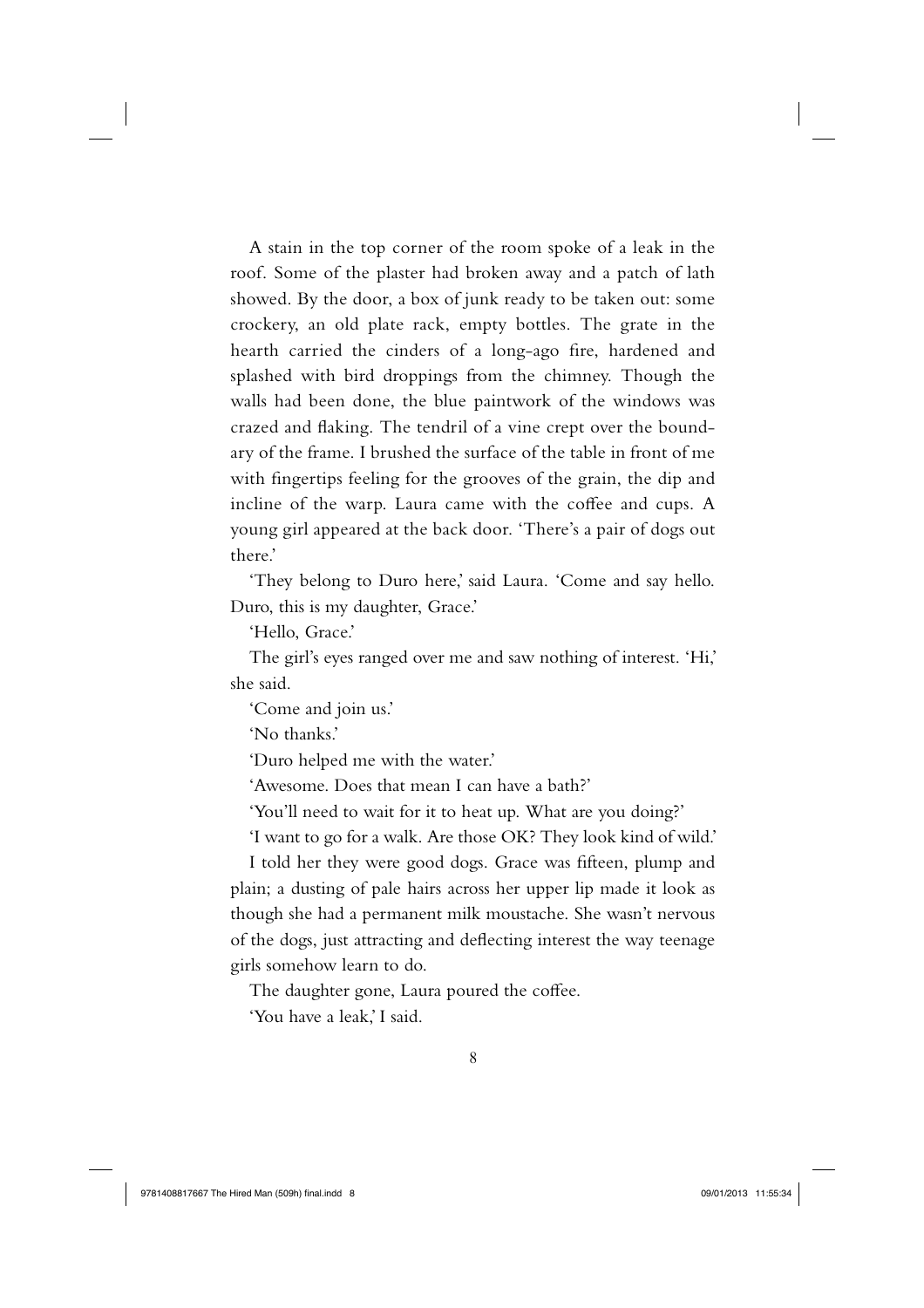'I know. I spotted that. I'll have to find somebody to fix it.'

'You can let me take a look. Maybe it's a roof tile or maybe the gutter needs clearing.'

'Really? That would be a big help.'

'No trouble.'

She twisted her wedding ring. 'My husband's stayed behind to work, he'll be coming out later. My son's asleep. Can you imagine? I expect you're an early riser.'

I nodded. Her eyes were narrow, slanted slightly upward, more so when she smiled. A broad forehead: a mole above her left eyebrow.

'London?' I asked.

She blinked before she cottoned on. 'No.' She shook her head. 'Manchester?'

'No, not Manchester either. What makes you ask that?'

'Manchester is the most important city in England.'

'Is it?'

'Yes,' I said. 'Man U. Manchester United. The world's greatest team.'

She laughed and when she stopped laughing and closed her mouth her lip caught on an eye tooth in a way that made me want to look at her more.

'No, we live near Bristol. A place called Bath. Have you heard of it?'

'*Pride and Prejudice*. *Sense and Sensibility*,' I said, so that she would laugh again.

'Exactly!'

I watched her and then I said, 'Let me check your roof and then tomorrow I'll know which tools to bring. Do you have a ladder?'

She looked around the room as though in search of a ladder she might somehow have overlooked.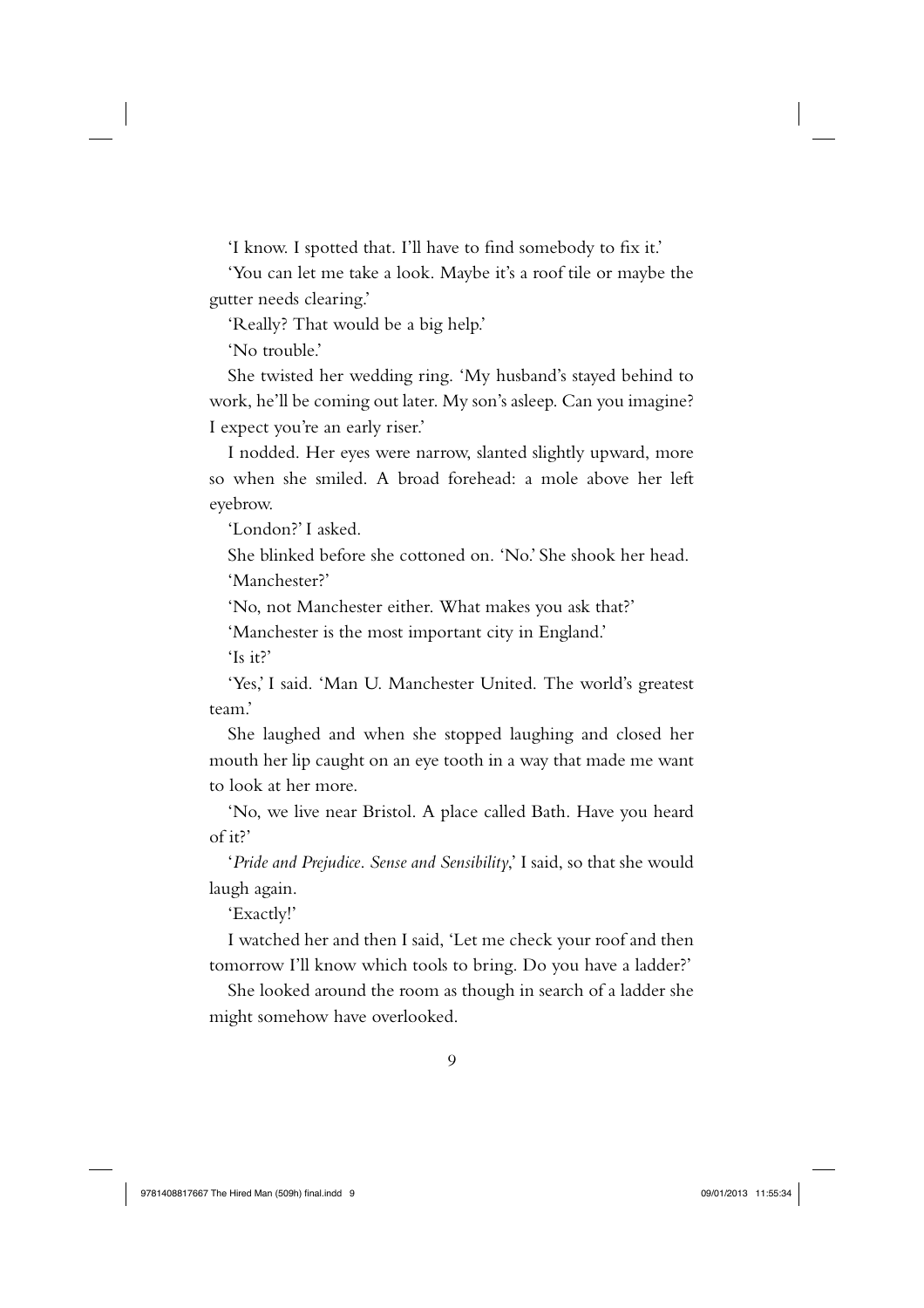'Perhaps in the outbuildings?' I said.

'I haven't dared look in them yet.'

Pigeons had done their dirty work from the rafters and the first thing I did was tread on a dead bird, the bones crunching underfoot. I kicked the carcass aside. Rolls of rusted wire, a wheelbarrow, an apple press, brittle and broken, stacks of paint cans. In the corner the shape of a car hidden under a plastic cover. 'I wonder what that is,' said Laura, pointing at a row of dust-covered bottles on a shelf.

'*Rakija*,' I replied.

'What's that?'

'Like brandy, home-made.'

A shopping bag stuffed full of papers. Two boxes of paperbacks, their spines broken and their pages splayed or else stuck together in a stiff wave. Cassettes. A box full of household ornaments and an old kitchen clock. A blue-glazed bowl. I picked it up and it fell in two. 'What a shame,' said Laura. 'It's rather pretty.' She held out her hand for the pieces but I tossed them aside. I lifted the corner of the car cover. Laura came over. 'It's an old Cinquecento,' she said. 'I had one once, a long time ago. I had to sell it. I still miss it. How amazing to find one here. Mine was white, but I always really wanted a red one like this.'

'This is like the Cinquecento, but different,' I told her. 'Smaller car, bigger engine. More like the Fiat 600, but this one has a 750 engine. Made here under licence. For a long time it was the only car people could buy. We called it a Fićo, because there was a cartoon and the character drove this car.' Every year you'd see families going on holiday with them, suitcases strapped to the roof, driving over the mountains on their way to the coast. They could pull a caravan, I told Laura, if it was a small one. Hereabouts people often used them to tow farm equipment; more than once I'd seen two of them driving side by side along the road, pulling a potato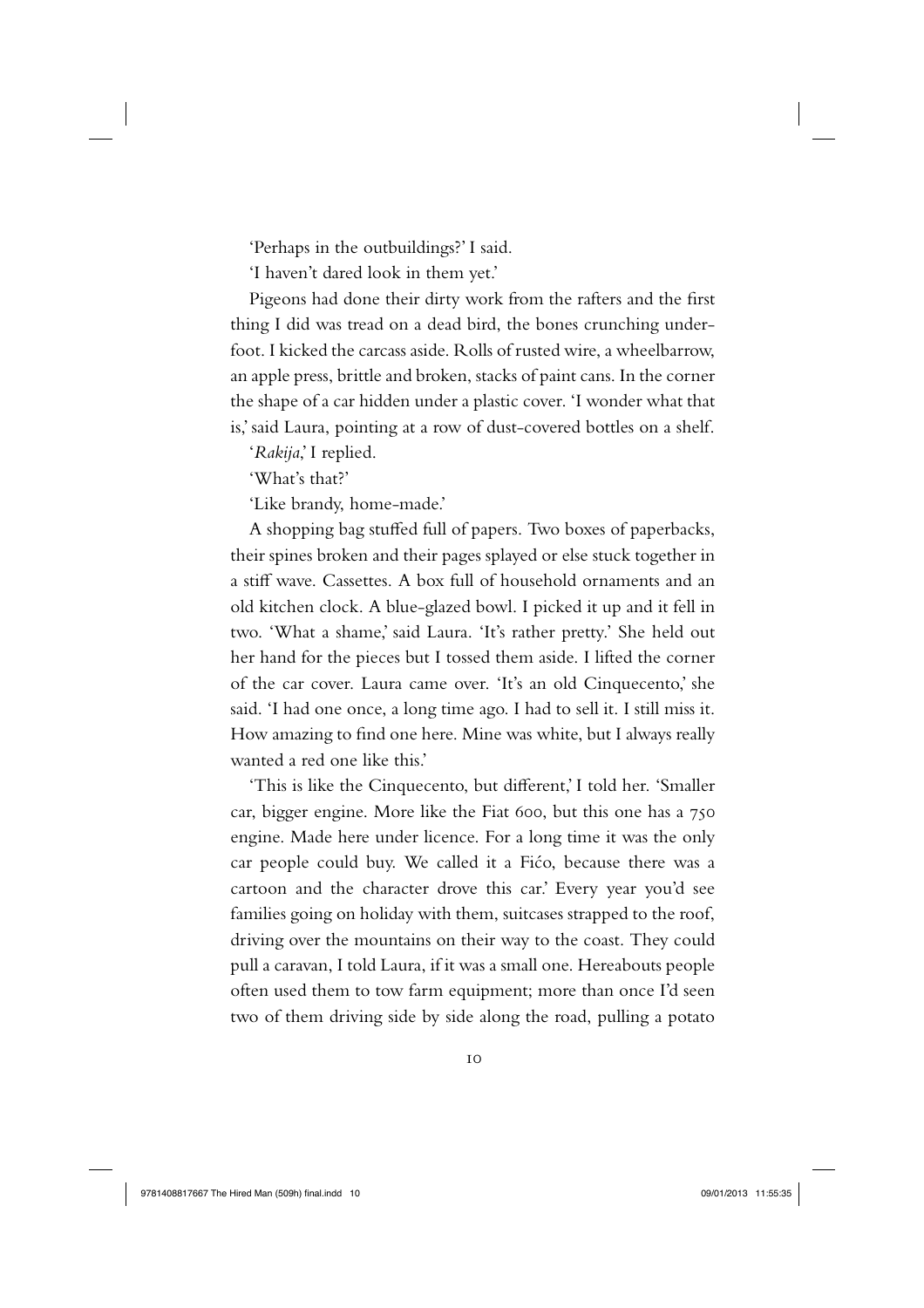digger or something else, like a pair of harnessed horses. Then the factory stopped making them and for a long time nobody wanted the cars; they carried too much of the shame of the past, the smell of poverty. Everybody wanted a Golf or a BMW. Now though I'd heard the young people in the cities were crazy for Fićos, young people with money and no memories. I said to Laura, 'I read in the newspaper people want them again.' I pulled the cover away entirely. The car was intact, the tyres flat, naturally; the rubber cracked. I opened the boot to look at the engine.

'I'd forgotten the engine was in the back,' said Laura.

I unscrewed the radiator cap. There was liquid still inside.

'I wonder if we could get it working.' Laura peered over my shoulder.

'Maybe,' I said. I replaced the cap and the cover. 'There's no ladder here,' I said. I pushed the heavy wooden doors back into place and slid the metal bolt. We walked around the house back towards the road and the front door. As we passed the ladder I said, 'Ah,' and lifted it off the hooks by which it hung on the wall.

The gutters were thick with composted leaves in which the buddleia had rooted. Some tiles had worked their way loose or were broken, twelve by my count. A simple job. After the building boom a decade ago there hadn't been too much work around. Some houses had been fixed up fast, but others, abandoned and left to the elements, were in a much worse state than this. People stole the roof tiles. I climbed down the ladder and told Laura I'd be back the next day. She was so grateful she didn't even bring up the question of the price. At the door I picked up the cardboard box of junk. 'Shall I get rid of this for you?'

'Thank you. You'll have to show me where the dump is.' 'No problem.'

'See you tomorrow,' she said.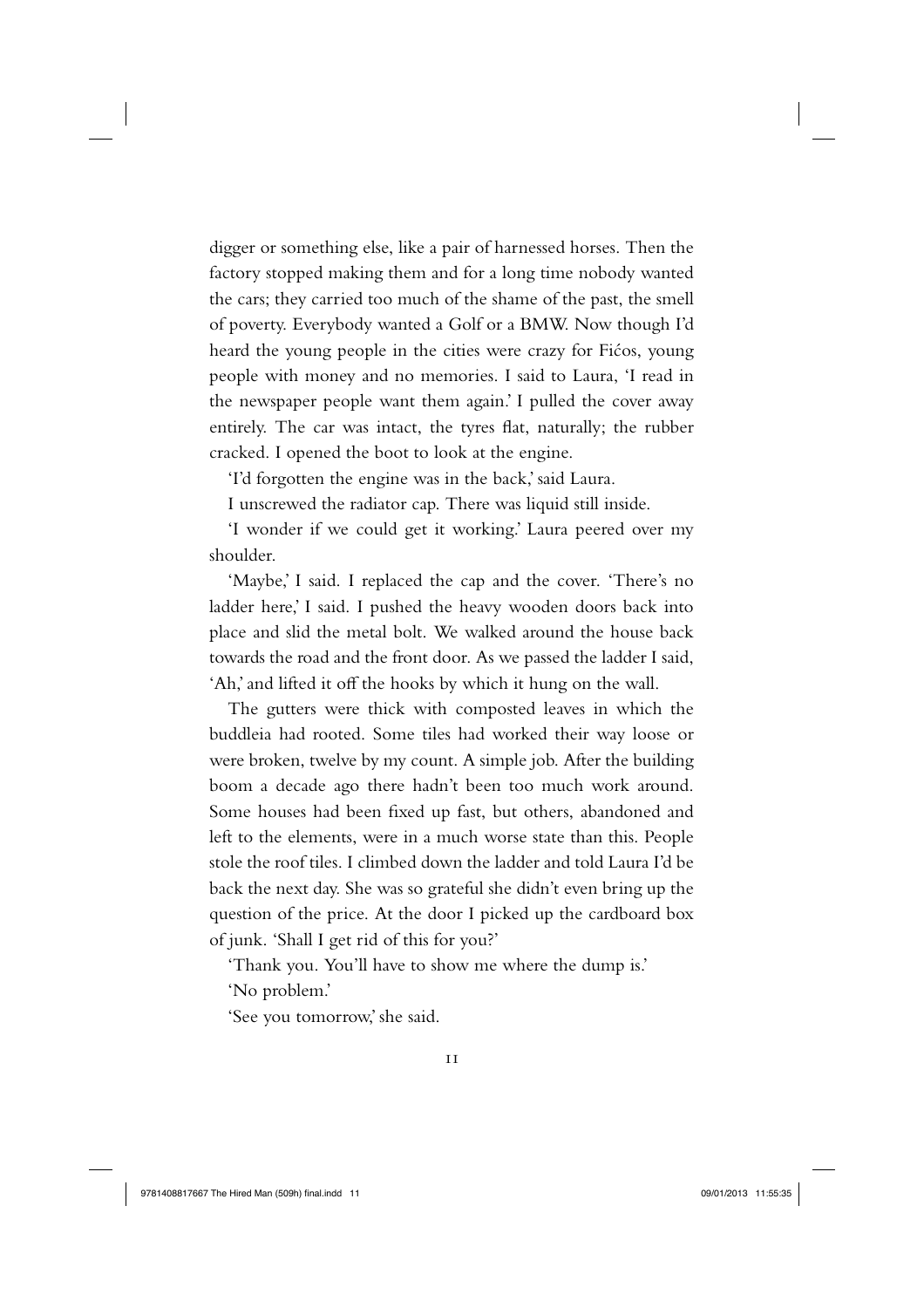'Yes, tomorrow.' I whistled for Kos and Zeka and we walked down the road. Laura stood at the door of the blue house and watched us. I knew this without looking round, just as I knew the exact moment she ducked back inside.

At home I reviewed the contents of the box: most of it was indeed junk. Bottles and jars were always useful, I rinsed them and set them aside. At the bottom of the box I found a small number of blue and green mosaic tiles. I turned each one over in my fingers, relishing the contrasting textures: the rough edges of the clay, the slippery glass. I placed them in a line on my windowsill.

That evening I went into town for a drink, now with the prospect of several weeks of paid work to look forward to. The air was dense with the heat of unbroken storms. Zeka and Kos accompanied me. I bought a glass of wine at the bar and took a seat outside. Though it was Sunday the streets were more or less empty. People had lost the habit of walking at that hour, to exchange gossip, the men to covet the pretty wives of their neighbours, their wives to cold-shoulder those same women. People stay home, they say it's the same everywhere. The sky was full of starlings, carving their speckled shapes in the sky. There must have been a hawk or a kestrel about and sure enough as I watched I caught a glimpse of her sweeping into the flock. It seemed impossible for her to miss and yet the starlings, thousands of them, seemed effortlessly to reshape around her.

I watched the birds for a minute or two and when I looked back at the street – there was Krešimir. Mostly he keeps himself to himself and so do I, so it had been some months since I'd seen him. Gost is neither so large nor so small that his being there was anything more than an ordinary occurrence, I mean you might see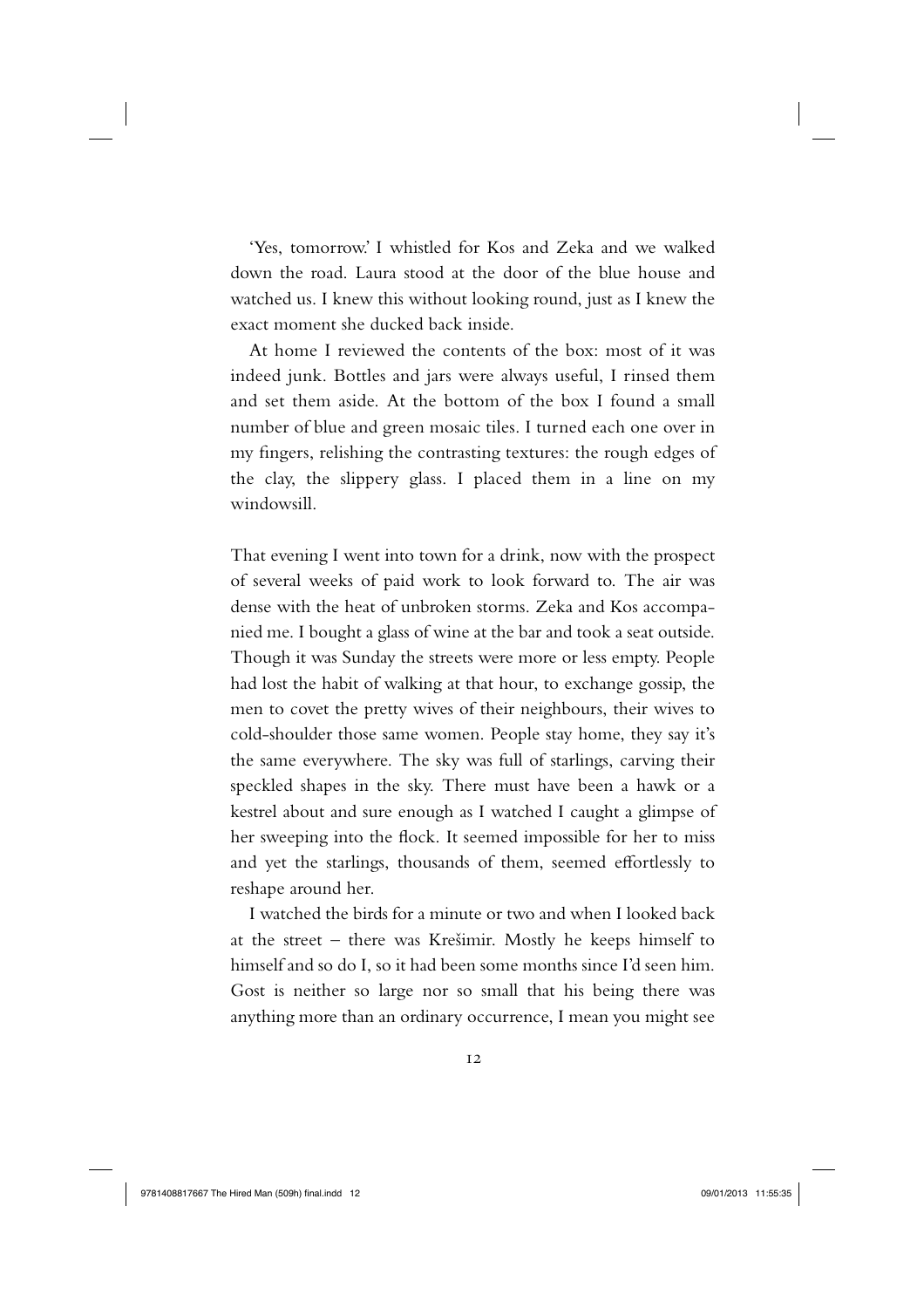the same person twice in one day or hardly lay eyes on them in a year. It is the way of things. This is not the metropolis, but a small country town. All the same it was a coincidence, on this of all days. He'd begun to walk with a stoop, I noticed. It made him look like he was searching for coins on the ground. We'd both held onto our hair, though Krešimir wears his swept back; it reaches his collar and is run through with streaks of grey. Mine is short and black. He wore his shirt tightly buttoned to the neck and at the cuffs. He always dressed carefully, for example he'd never wear anything the least bit scuffed, stained or frayed. Krešimir was especially particular about his clothes and his family were a good bit wealthier than mine. He looked neither left nor right, but walked deliberately along the street, more slowly now than he used to. He didn't see me. As I watched him I had a sense of déjà vu, of having been in this exact place before, starlings in the sky and Krešimir, my old adversary, in my sights.

We used to hunt for birds together, Krešimir and I: many, many years ago.

Krešimir, Anka and I: out shooting pigeons before school. Walking home once, Krešimir inexplicably furious as he so often was. It is raining and only just light. We are coming from the back fields where there wasn't a bird in sight. After forty minutes we have returned home.

Krešimir doesn't like it when things go badly. He has a temper, and when he has a temper on he walks very fast and his arse sticks out and sometimes I laugh, which only makes him angrier. This time Anka and I are not laughing; though we are walking at our own pace, we've stopped trying to keep up with him, which is not what Krešimir wants. Walking fast is his way of humiliating us because I am so much smaller than he and Anka is a girl and younger. Krešimir's walk and his swift, unexpected movements are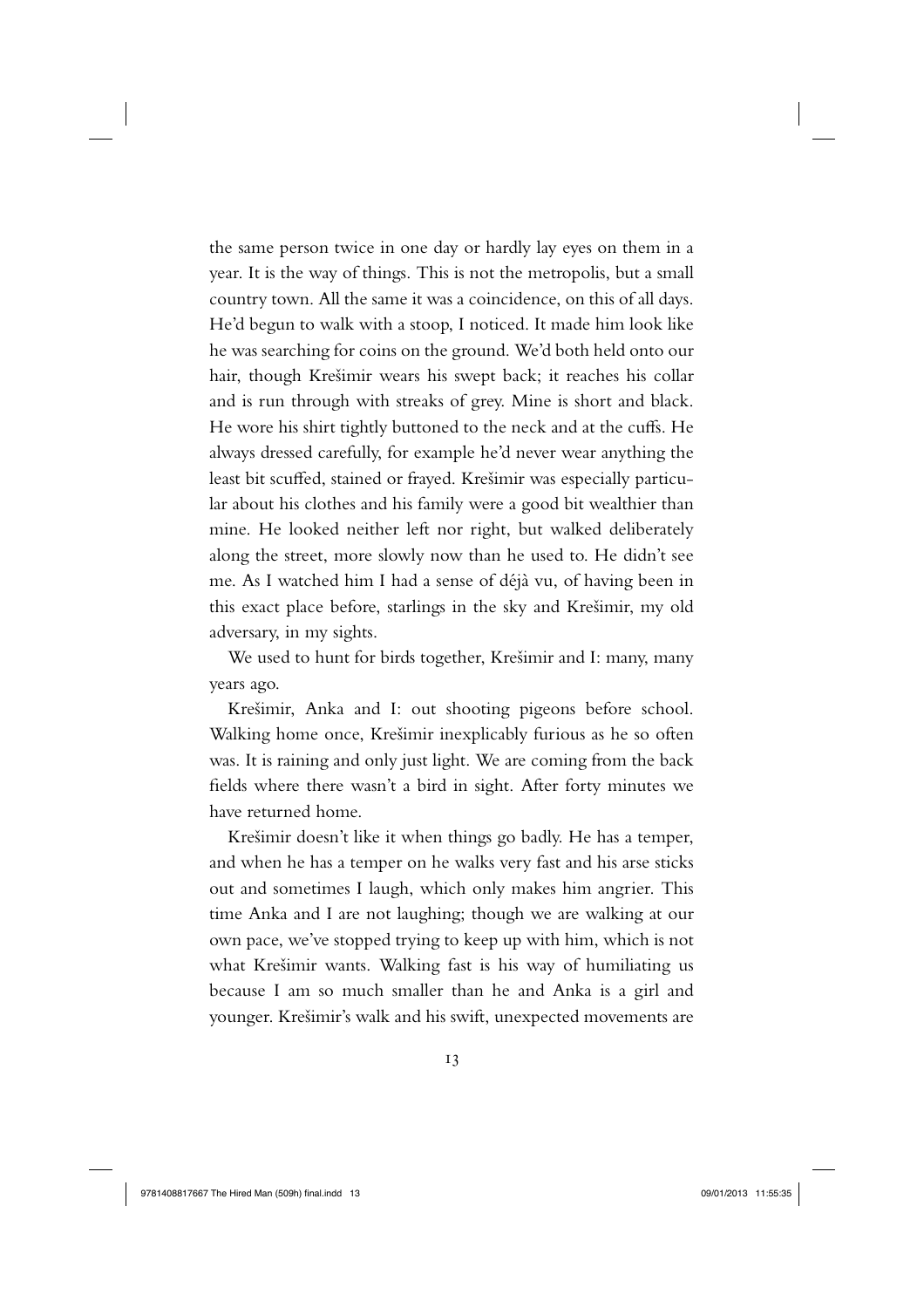some of the ways he demonstrates his physical superiority. I don't know what's making him so angry this morning, because it's not as though we haven't come home empty-handed before. We've always enjoyed the hunts for their own sake, but not today. Something about the whole enterprise has served to enrage Krešimir.

At the corner by the bakery I peel off to go home and change my soaked clothes before school. At the corner I turn to wave, but no one is looking. Anka is running to catch up with Krešimir, wiping rain and hair from her face and calling his name. Her voice is high and bright, it carries on the wind, but her brother acts as though he is deaf.

The memory came to me with the wine and the starlings, the sight of Krešimir who can no longer walk as fast and the darkening sky and the chill of unfinished business. On a sudden whim I stood up and called his name and watched him turn unhurriedly, with a deliberate lack of surprise. Krešimir never likes to be caught out and has trained his responses accordingly. I called for him to join me for a drink, though the truth is I didn't think for a moment he would say yes, and yet he came over, marking a semicircle around the dogs. Kos caught a scent of him and lifted a lip. 'She's just smiling at you,' I told Krešimir. Krešimir had a dislike of dogs, of all animals actually  $-$  it was one of the reasons he hunted.

Krešimir accepted a glass of wine without thanking me and sat behind his glass, his eyes roaming the street. He picked up the glass, drained half the contents and set it back on the table. He said nothing. Krešimir never bought a round of drinks himself and was disdainful of other people's hospitality. He acted as though it was *he* doing *me* the favour. I had the desire to tease him, all the more for knowing how much he disliked it. 'So what's new?' I asked.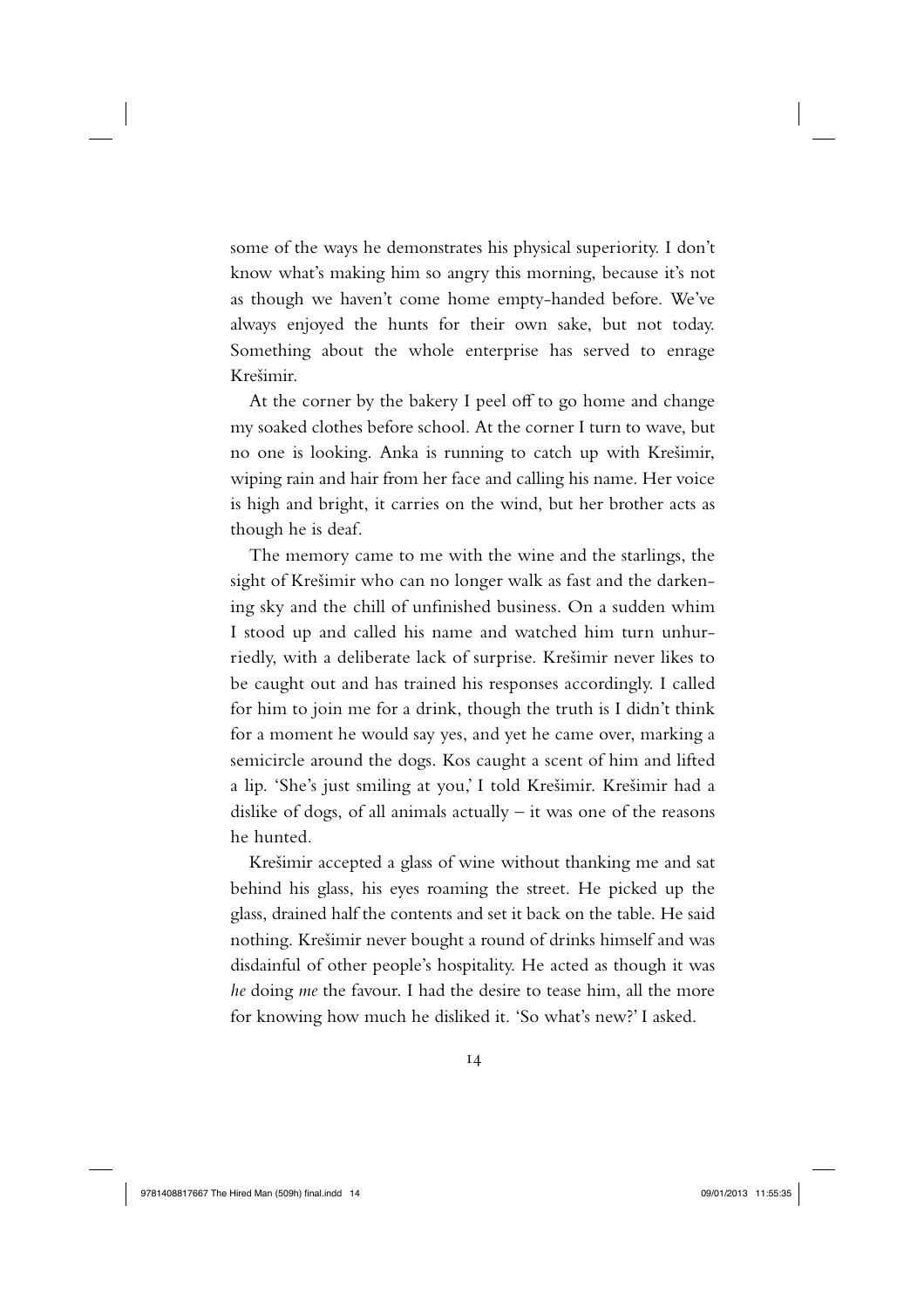Krešimir did not look at me. 'Same, same.'

'You think it will rain?'

Krešimir looked in the direction of the ravine, where a mass of cloud welled behind the hills. 'Maybe,' he said. 'Maybe tonight. Maybe tomorrow.'

I indicated to the waitress to bring two more glasses of wine. A drop of rain fell onto the table in front of me.

'I need to go,' said Krešimir.

'It's nothing.' I told the waitress to set the wine upon the table. Unlike, say Fabjan, or even myself – Krešimir didn't hold his drink so well. 'So the old house is sold.'

'Who told you?'

I told him I'd overheard it at the Zodijak.

He snorted faintly. 'People talk too much.'

'Then it's true?'

Krešimir waved a hand. 'It was going to ruin.' Then he smiled nastily and asked me about work. He did it to switch the subject, not knowing my luck had just changed. Krešimir's job at the fertiliser factory here in Gost is considered a good job for these parts because he works in the offices as a salesman. I am a builder, I work with my hands and find work where I can and not always easily. Krešimir went to college, whereas I never finished technical school. He enjoyed the advantage this gave him over me.

I told him work was fine. It rained faster, still I made no move, watching the drops land on Krešimir's head. As I said, he has quite luxurious hair but which, as well as greying, has receded quite considerably above the temples. By way of compensation he seemed to be wearing it longer, as though nobody would notice the front for being so astonished by the miracle that was the back of his head. I said, 'What will you do now?'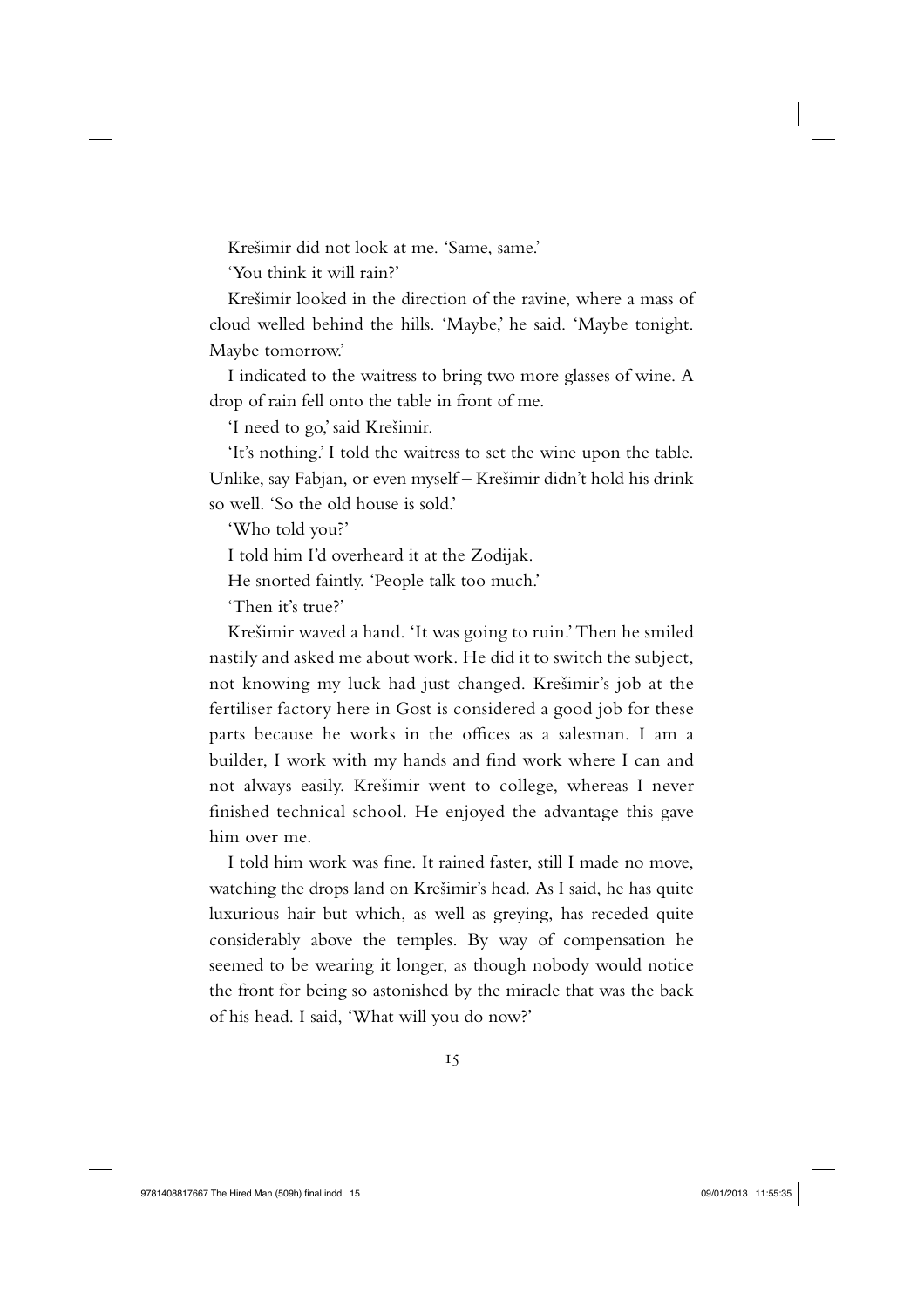'About what?' 'After you sell the house.' 'Must I do something?' 'People generally do – something, that is.' 'Is that so?' 'Yes,' I said. 'They do.' 'Well since you ask, I am thinking of going away.' 'Away from Gost?' 'Yes.' 'Where would you go?'

'The coast, perhaps. The islands. I've heard the living there is good. People have moved on, Duro. Maybe you should, too. The tourists are back. And now I must go home, I have things to do.' Krešimir stood up and drained his glass.

'Good luck,' I said.

'Good luck with what?'

'With the move.'

'Thank you.' Krešimir gathered up his bags of groceries. Krešimir married later in life. His wife, who started out as a pretty blonde thing, full of ideas, even if they were not particularly good ones, now rarely left the house except when she went to visit her relatives, which she did for months at a time, lacking the nerve either to confront her husband or leave him. Maybe she was away visiting now, or equally likely Krešimir had decided to do the grocery shopping himself. Perhaps she had bought the wrong item once too often, or gone over budget. Krešimir was something of a miser, did I mention that? He circled the dogs – and was gone.

I stayed for a few minutes more to finish my wine, called to Kos and Zeka and started home. It was raining hard: a summer shower. It would be over by the time I reached the edge of town. I thought about the blue house and the new people there. I thought about